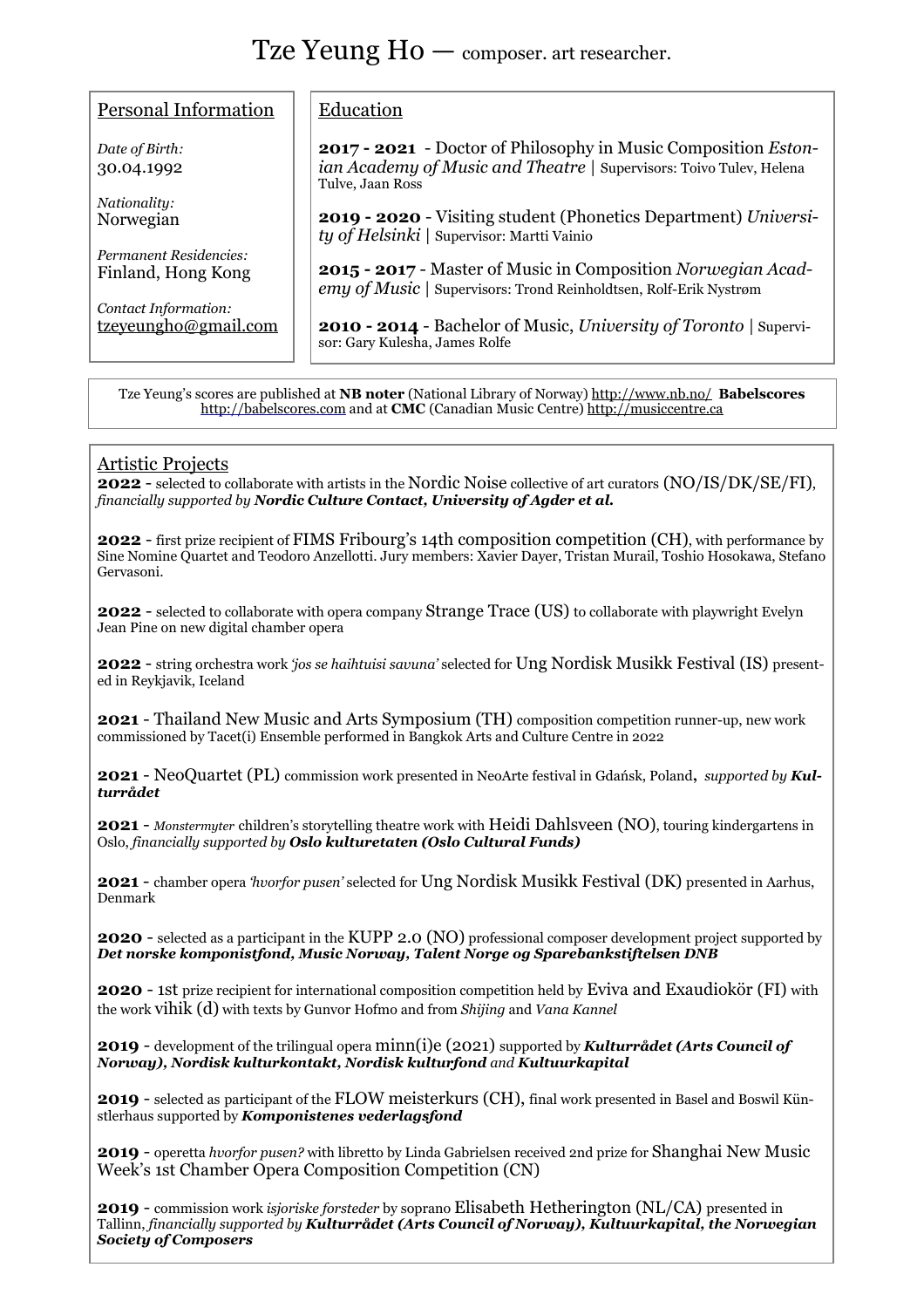**2019** - participant at Soundstreams Emerging Composers Workshop (CA) with a new work for Rolston Quartet, under the direction of Rolf Wallin and Dorothy Chang, *financially supported by Archimedes Foundation*

**2019** - commission work "shulammite (e)/vihik (b)" by nyMusikks komponistgruppe and MolOt Ensemble (RU) performed in Oslo and at ISCM World Music Days 2019 (EE) *supported by Norsk komponistfondet*

**2018** - commission work *rykter uten ord* for Ensemble Musikfabrik's bass clarinettist Fie Schouten (NL) presented at Gaudeamus Music Week in Amsterdam, *supported by Archimedes Foundation*

**2018** - NyNorsk Messingkvintett (NO) commissions new work for Estonian-Norwegian collaboration concert to be presented in 2019 in Tallinn and Oslo, *financially supported by Norsk komponistfondet*

**2018** - commission work *natt-öö-ye* by soprano Elisabeth Hetherington (NL/CA) presented in Tallinn, *financially supported by the Norwegian Embassy in Tallinn*

**2017** - collaboration with storyteller Heidi Dahlsveen (NO) "23.27" featured in the Storyteller's Festival in Oslo, *supported by FFUK*

**2017** - soprano Elisabeth Hetherington (NL/CA) performs "leier.johak.tenant" @ Deichmanske biblioteket, Grünerløkka in Oslo, Norway *financially supported by Oslo kulturetaten (Oslo Cultural Funds)*

Professional Experiences

**2022** - ECCO (European Contemporary Composers Orchestra) Working Group Member of the European Composer and Songwriter Alliance

**2022** - Member of Music Norway's *Endringsagentene* (Change Agent) program for diversity in the Norwegian music industry (NO)

**2022** - Guest lecturer at the *Composers' Seminar* of Sibelius Academy (FI)

**2022** - Guest lecturer at the *Composers' Seminar* of Mahidol University (TH)

**2021** - Guest speaker and moderator at the *Opera Seminars* at the Estonian Academy of Music and Theatre (EE)

**2020** - Publication of interview with Michelle Lou on *Nutida Musik* journal (SE)

**2020** - Speaker at the *Commonalities and Alliances* artistic research conference at the Royal Academy of Music, Stockholm (SE)

**2019** - Speaker at the *Nordic Symposium on Artistic Research* held by the Sibelius Academy in Helsinki (FI)

**2019** - **2020** - Guest Lecturer on Contemporary Opera at the Estonian Arts Academy (EE)

**2019** - Speaker at the *Opera Seminars* at the Estonian Academy of Music and Theatre (EE)

**2019** - Speaker and moderator of Udo Kasemets 100 Conference at the Estonian Academy of Music and Theatre (EE)

**2019** - Speaker at SOUND59 festival in Perm (RU)

**2019** - Guest lecturer at the National Ballet Academy in St. Petersburg (RU)

**2019** - Guest lecturer at highSCORE festival in Pavia (IT)

**2018** - Speaker at the Artistic Research Forum in the Estonian Academy of Arts (EE)

since **2018** - Board member/Treasurer of Periferien Concert Series (nyMusikk Oslo, NO)

**2017 - 2021** - Chairman of UNM (Ung Nordisk Musikk) Norway

**2017 - 2021** - Concert Organizer/Jury Member/Board member for nyMusikk komponistgruppe (NO)